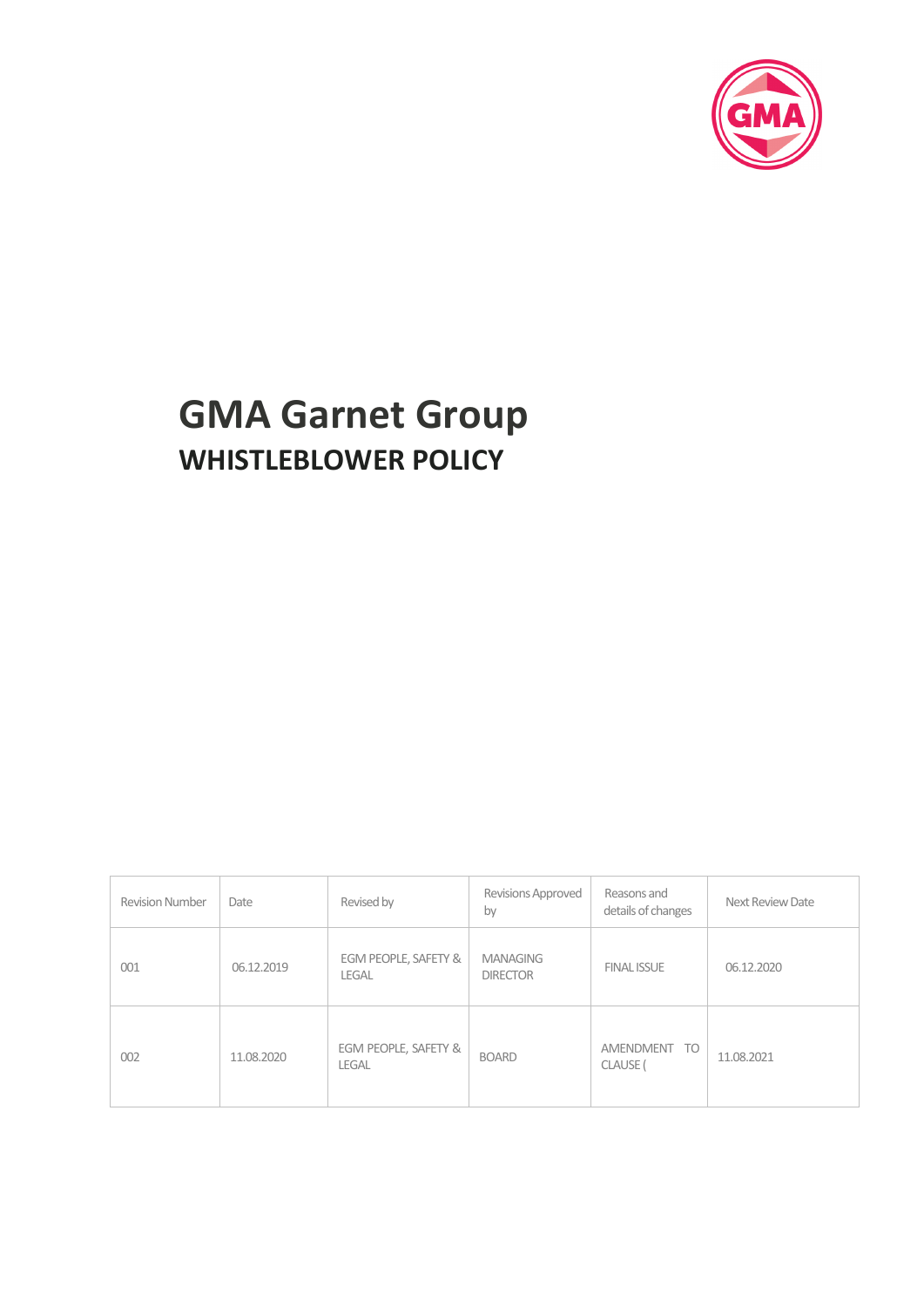# Contents

| 1.  |                                                                          |  |  |  |
|-----|--------------------------------------------------------------------------|--|--|--|
| 2.  |                                                                          |  |  |  |
| 3.  |                                                                          |  |  |  |
| 4.  |                                                                          |  |  |  |
| 5.  |                                                                          |  |  |  |
| 6.  |                                                                          |  |  |  |
| 7.  | Will I have protections and support available to me as a Whistleblower?5 |  |  |  |
| 8.  |                                                                          |  |  |  |
| 9.  |                                                                          |  |  |  |
| 10. |                                                                          |  |  |  |
| 11. |                                                                          |  |  |  |
| 12. |                                                                          |  |  |  |
|     |                                                                          |  |  |  |
|     |                                                                          |  |  |  |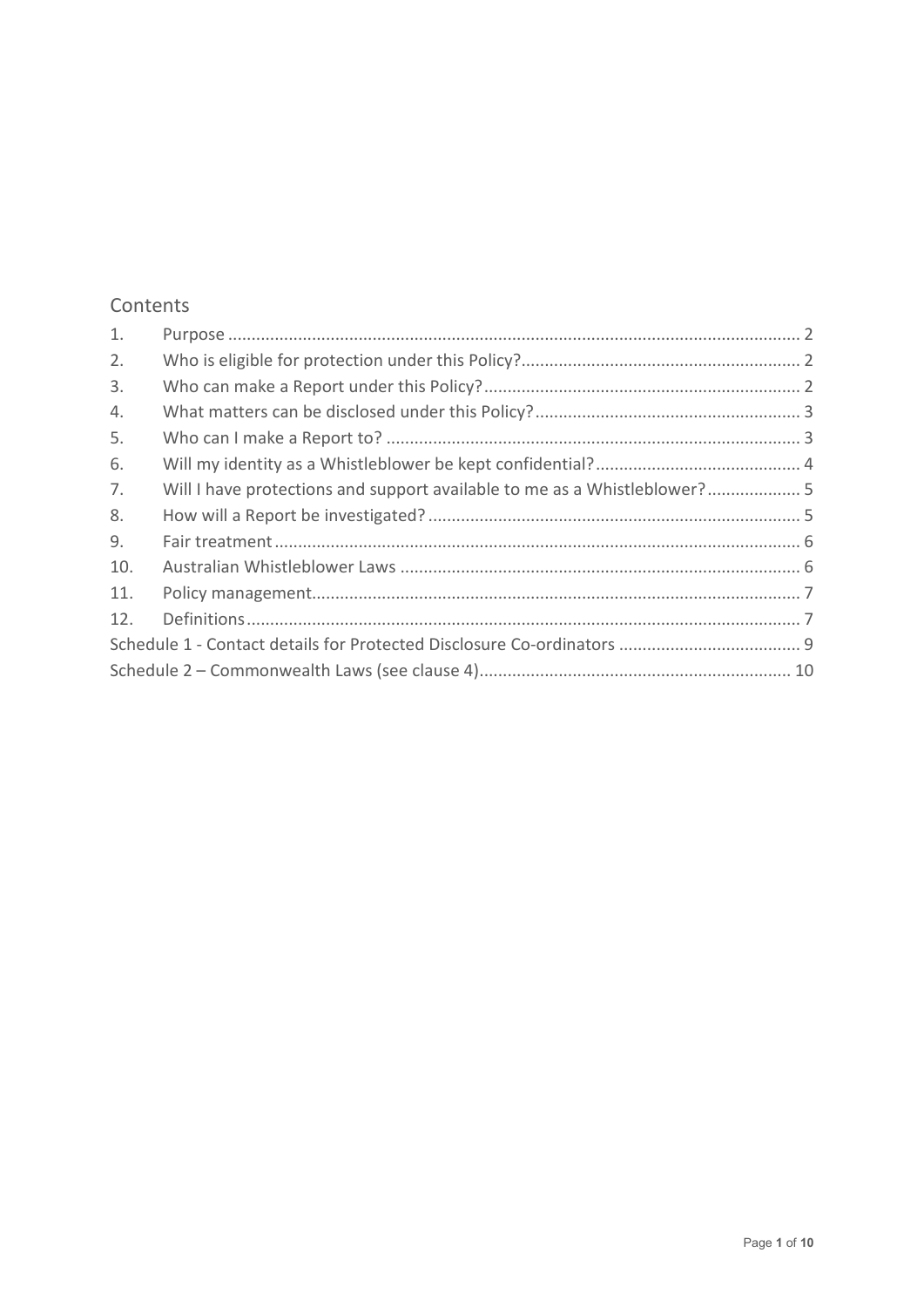## <span id="page-2-0"></span>**1. Purpose**

GMA is committed to the highest standards of conduct and ethical behaviour in all of our business activities. As part of that commitment and as part of fulfilling GMA's responsibilities under the GMA Corporate Social Corporate Social Responsibility Statement of Intent, GMA has established this Policy to:

- encourage the reporting of suspected unethical, illegal, fraudulent or undesirable conduct;
- to help deter wrongdoing; and
- to provide protections for persons who make a Report.

This Policy is available to all GMA Personnel on the GMA website and will be made available to all new GMA employees on commencement of their employment.

# <span id="page-2-1"></span>**2. Who is eligible for protection under this Policy?**

You will be eligible for protection as a Whistleblower under this Policy if:

- you are one of the persons described in clause 3 of this Policy;
- you make a Report to one of the persons described in clause 5 in relation to conduct which you have reasonable grounds to suspect is Reportable Conduct under clause 4.

This Policy also protects those who are entitled to protection under the Australian Whistleblower Laws.

## <span id="page-2-2"></span>**3. Who can make a Report under this Policy?**

A Report can be made by a current or former:

- GMA Officer or employee;
- contractor who supplies goods or services to GMA, or one of their employees;
- Associate of GMA; or
- a family member of a person mentioned above.

You can make a Report anonymously if you wish.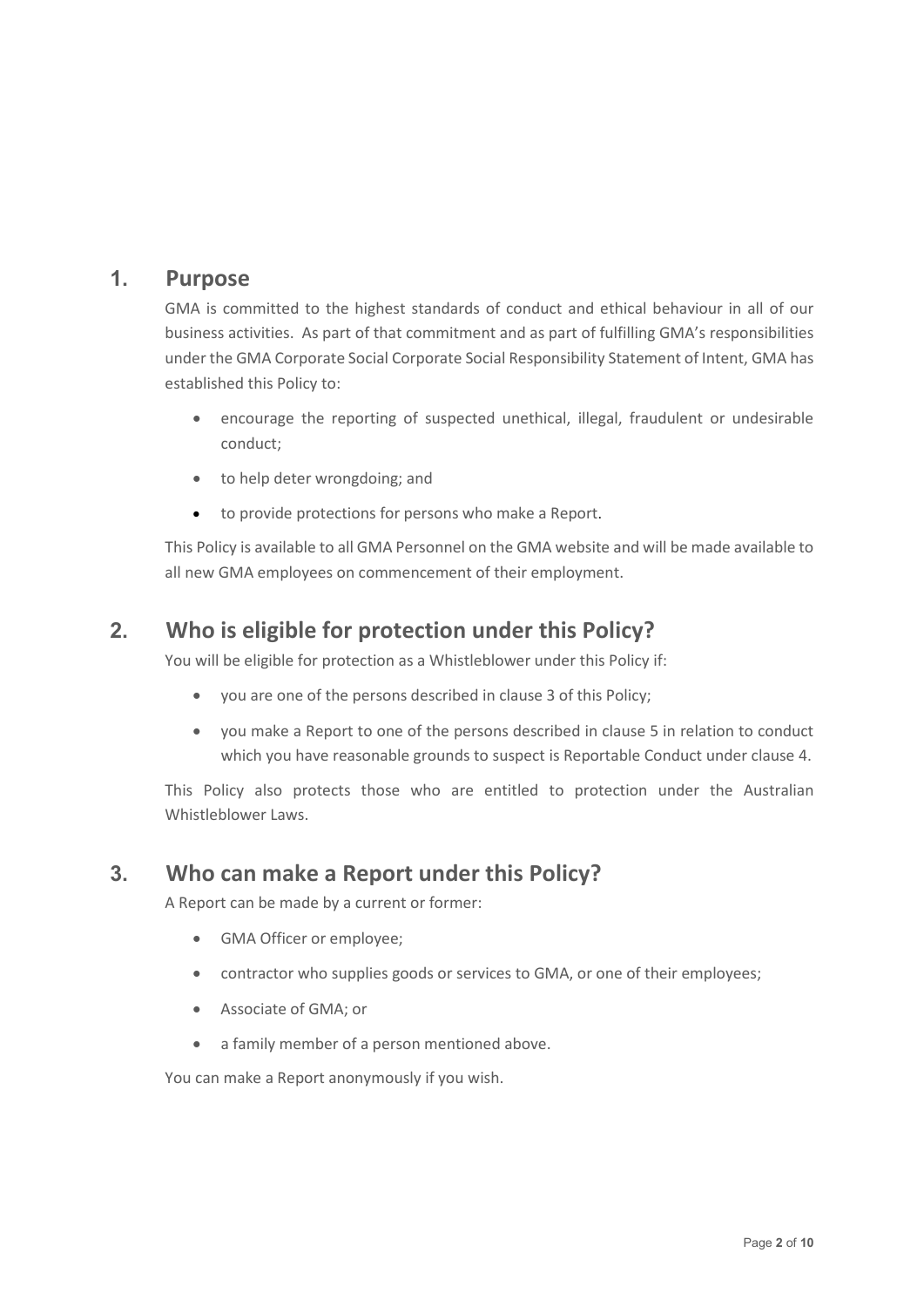# <span id="page-3-0"></span>**4. What matters can be disclosed under this Policy?**

If you have reasonable grounds to suspect that a GMA Officer, employee, contractor or supplier has engaged in improper conduct in relation to GMA (**Reportable Conduct**) or that an improper state of affairs exists in relation to GMA, you may make a Report under this Policy.

Examples of Reportable Conduct include:

- Conduct that is dishonest, fraudulent or corrupt, including bribery or conduct involving improper payments or inducements.
- Illegal conduct such as theft, violence, harassment, criminal damage to property or conduct that breaches any laws of countries in which GMA operates.
- Misconduct relating to the governance of GMA, such as dishonestly altering company records, adopting questionable accounting practices, or intentionally providing false information in internal management reports.
- Conduct that may cause financial loss to GMA or damage its reputation or is otherwise detrimental to GMA.
- Conduct which amounts to an abuse of authority.
- Conduct that represents a danger to the public (including public health, safety or the environment).
- Conduct that constitutes an offence against, or a contravention of the Commonwealth laws listed in Schedule 2.
- Any other conduct which involves misconduct or an improper state of affairs or circumstances relating to GMA.

This Policy does not apply to disclosures of information concerning Personal Work-Related Grievances or to disclosures of information that are not about disclosable matters and do not qualify for protection under the Australian Whistleblower Laws.

Any complaints of injustice in the assessment of an employee's performance, or discrimination, will be dealt with under the appropriate GMA policy.

## <span id="page-3-1"></span>**5. Who can I make a Report to?**

In order to be able to qualify for protection as a Whistleblower under the Australian Whistleblower Laws, you must provide your Report directly to one of the following:

- one of GMA's Protected Disclosure Coordinators;
- an Officer or Senior Manager of the Company or a Related Body Corporate;
- an auditor, or a member of an audit team conducting an audit of GMA;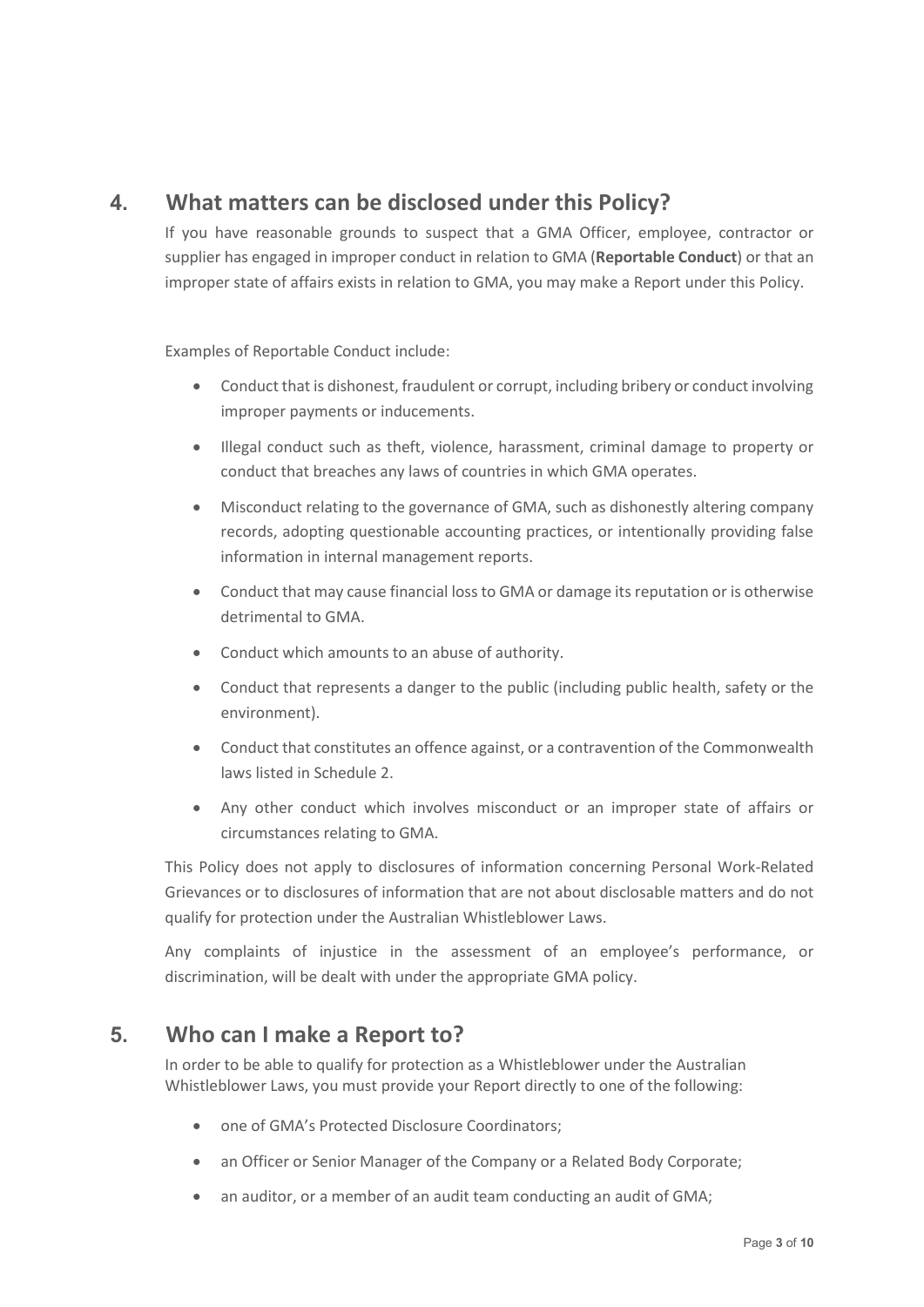- if the Report relates to GMA's tax affairs, GMA's registered tax agent or BAS agent or an employee or officer at GMA who has functions or duties relating to its tax affairs;
- ASIC or APRA; or
- a legal practitioner for the purpose of obtaining legal advice or representation in relation to the operation of the Australian Whistleblower Laws.

GMA's Protected Disclosure Coordinators are:

- the Executive General Manager People, Safety and Legal;
- the Chief Financial Officer; and
- the Manager People Development and Legal.

Contact details for the Protected Disclosure Coordinators are listed at Schedule 1.

A Report made to a journalist or a parliamentarian may also qualify for protection under the Australian Whistleblower Laws if it satisfies the criteria for the Report to be either a public interest disclosure or an emergency disclosure in accordance with the provisions of those laws.

## <span id="page-4-0"></span>**6. Will my identity as a Whistleblower be kept confidential?**

GMA will only disclose your identity as a Whistleblower if:

- you consent to the disclosure of your identity;
- your identity is disclosed to the Australian Securities and Investment Commission (ASIC), the Australian Prudential Regulation Authority (APRA), the Australian Federal Police or the Tax Commissioner; or
- your identity is disclosed to a legal practitioner for the purpose of obtaining legal advice or representation.

If GMA investigates a Report, any disclosure of information likely to reveal your identity will be made on a strictly confidential basis and only if:

- such disclosure does not include your identity,
- we have taken reasonable steps to reduce the risk that you will be identified from the information and
- it is reasonably necessary to disclose the information for the purpose of investigating the issues raised in a Report.

Unauthorised disclosure of a Whistleblower's identity or of information that is likely to lead to the identification of that person, is a breach of this Policy. GMA may take disciplinary action against any Personnel who make an unauthorised disclosure under this Policy. It is also an offence under the Australian Whistleblower Laws (see section 10 below).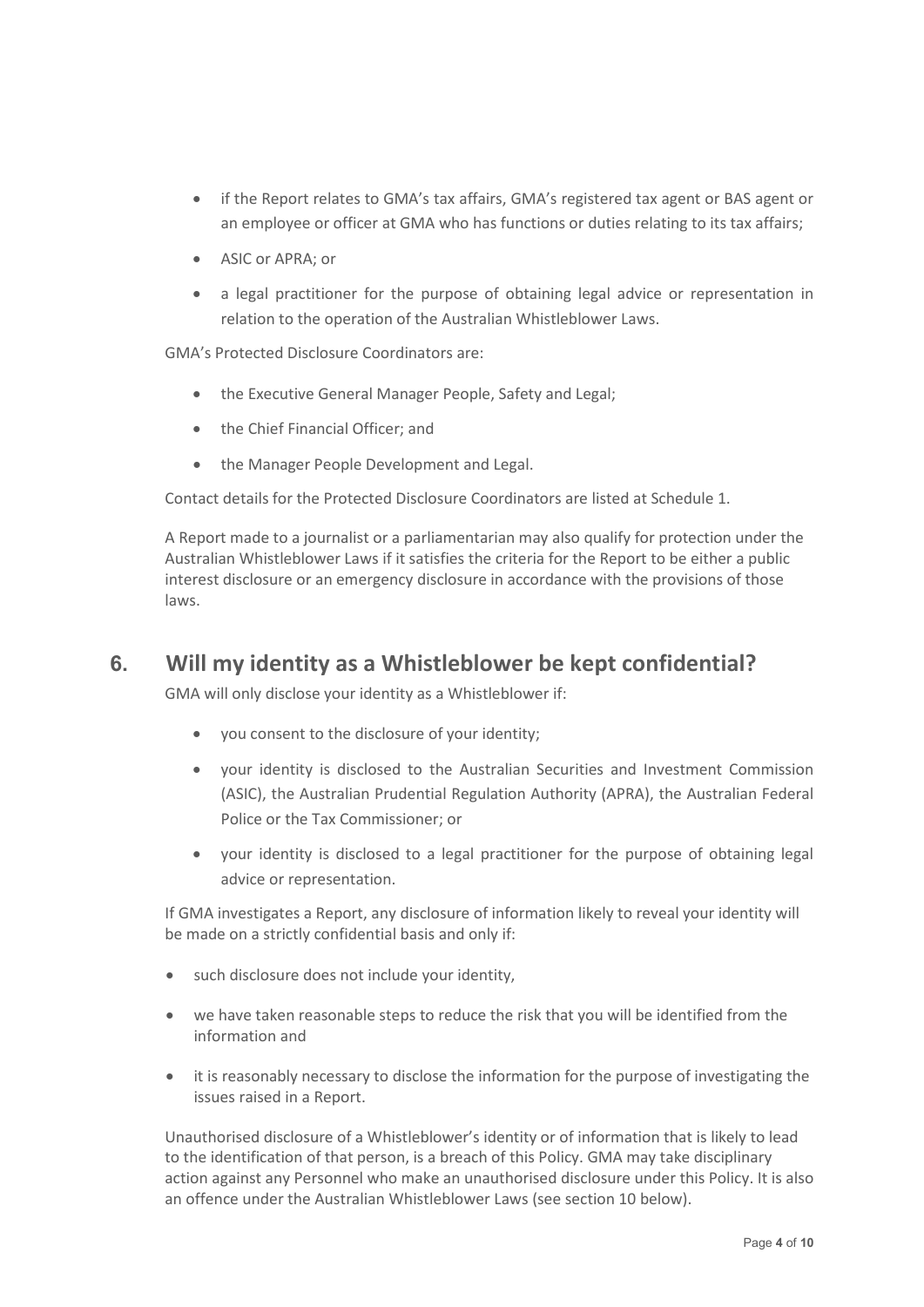The Australian Whistleblower Laws provide additional protections in relation to the confidentiality of Whistleblowers (see section 10 below).

# <span id="page-5-0"></span>**7. Will I have protections and support available to me as a Whistleblower?**

GMA will not tolerate any form of conduct by its Personnel that causes Detriment or constitutes the making of a threat to cause any such Detriment to a person who is or proposes to be a Whistleblower or who is suspected or believed to be a Whistleblower.

Personnel found to have caused or threatened to cause Detriment to a person who is or proposes to be a Whistleblower or who is suspected or believed to be a Whistleblower may be subject to disciplinary action including, in serious cases, dismissal.

If you believe you have suffered Detriment as a result of making a Report under this Policy, or because it is believed or suspected that you have made a Report under this Policy, you should inform your supervisor or manager as soon as possible or raise the matter with a Protected Disclosure Coordinator.

See also section 10 of this Policy in relation to the protections available under the Australian Whistleblower Laws.

## <span id="page-5-1"></span>**8. How will a Report be investigated?**

All Reports will be taken seriously and will be investigated as soon as practicable after they are received.

Any GMA Officer or Senior Manager who receives a Report must provide details of the Report to a Protected Disclosure Coordinator as soon as practicable and, unless the Whistleblower has consented to the disclosure of their identity, ensure any information which identifies or may identify the Whistleblower has been removed. In the event that the relevant Protected Disclosure Coordinator has a conflict of interest with the subject matter of the Report, the Protected Disclosure Coordinator must decline to take any further steps in relation to the Report other than to refer the matter to an alternative Protected Disclosure Coordinator.

The investigation of any Report will be overseen by a Protected Disclosure Coordinator and must be conducted in an objective and fair manner, and otherwise as is reasonable and appropriate having regard to the nature of the information in the Report and the circumstances. The Protected Disclosure Coordinator may appoint a person to conduct or assist in the investigation of a Report.

Where appropriate and possible, GMA will provide feedback to the Whistleblower regarding the progress and outcome of the investigation of their Report (subject to considerations of the privacy of those against whom allegations are made).

The findings and outcome of the investigation of a Report must be documented in a final report which must be provided to the CEO, who may in turn provide a copy to the Board.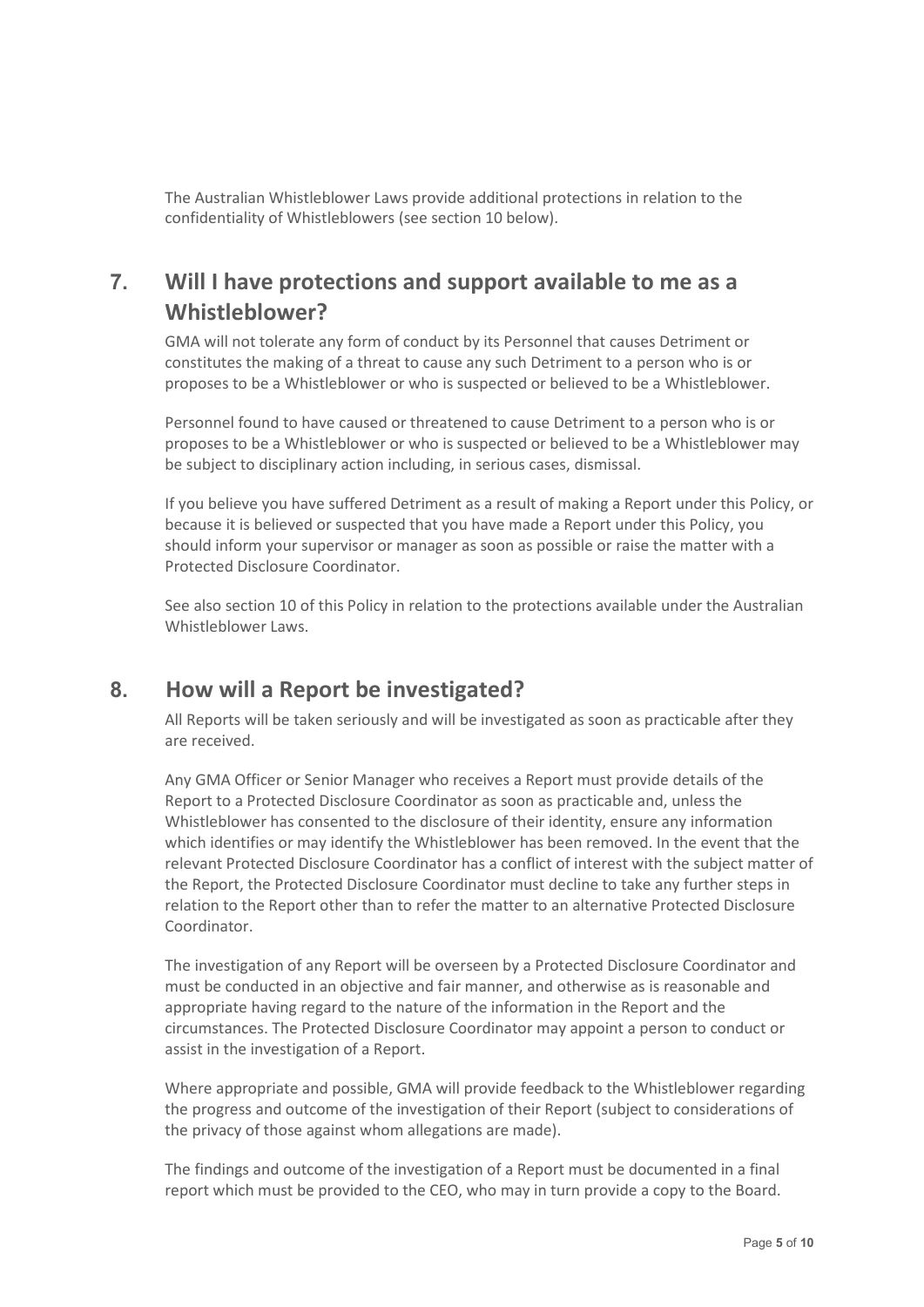Final reports relating to investigations where accusations of wrongdoing are levelled against GMA's executive leaders, including the CEO, must be provided to the Chairman.

All files and records created from an investigation will be retained securely.

#### <span id="page-6-0"></span>**9. Fair treatment**

Where investigations or other enquiries in respect of a Report do not substantiate that Reportable Conduct has occurred, the Company will ensure that the Report may not be used to cause a Detriment to any person accused of the Reportable Conduct and:

- the fact the enquiry has been carried out;
- the results of the enquiry; and
- the identity of any person the subject of the enquiry,

will remain confidential, unless the subject of the enquiry requests otherwise.

Subject to compliance with any legal requirements, a person who is the subject of a Report has the right to:

- be informed as to the substance of the allegations against them;
- be given a reasonable opportunity to put their case (either orally or in writing) to the Company; and
- be informed of the findings in respect of the allegations against them.

## <span id="page-6-1"></span>**10. Australian Whistleblower Laws**

If you make a Report, including an anonymous Report, under and in accordance with this Policy you will qualify for the following protections under the Australian Whistleblower Laws, in addition to the other protections set out in this Policy:

- You will be protected from civil, criminal or administrative liability (including disciplinary action) for making the Report. You will not, however, be granted immunity for any misconduct you have engaged in.
- No contractual or other remedy may be enforced, and no contractual or other rights may be exercised, against you on the basis of your Report.
- In certain circumstances, the information contained in your Report is not admissible in evidence against you in criminal proceedings or in proceedings for the imposition of a penalty.
- Your identity cannot be disclosed to a court or tribunal except where the court or tribunal considers it necessary.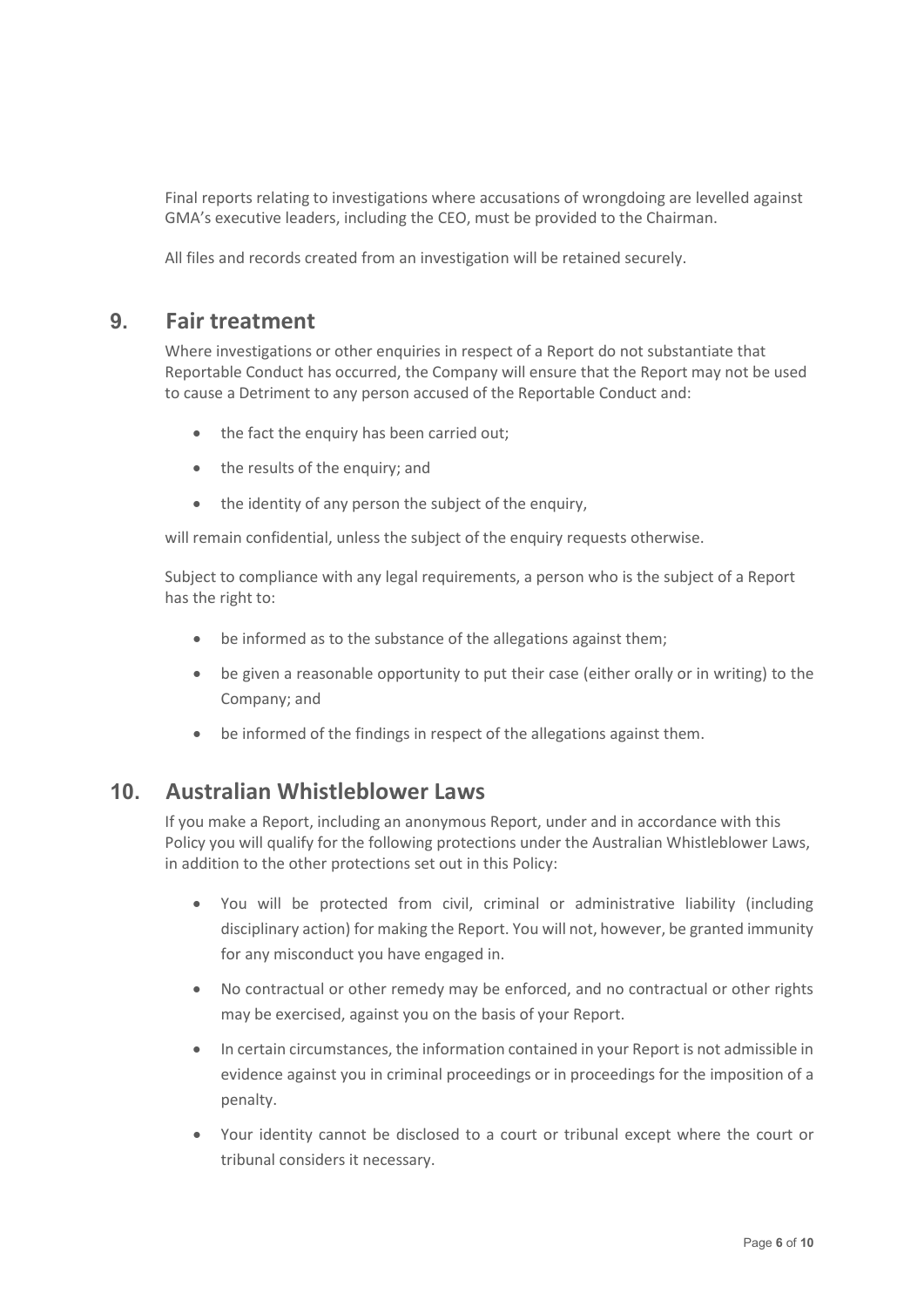• A person who receives your Report commits an offence if they disclose your identity, or they disclose information which is likely to lead to your identification, to anyone except ASIC, APRA, the AFP or a lawyer for the purpose of obtaining legal advice or representation in relation to the Report without your consent (see also section 6 above).

The Australian Whistleblower Laws provide that a person must not cause or threaten to cause a Detriment to a Whistleblower in relation to a Report. They also provide that a Whistleblower can seek compensation and other remedies through the courts in relation to a range of parties, including their employer, if they have suffered an unlawful Detriment.

## <span id="page-7-0"></span>**11. Policy management**

Approval of this Policy is vested with the Board. Reviews of this Policy are the responsibility of the Board, and will be conducted periodically to ensure the Policy remains consistent with the Corporations Act and all other relevant legislative and regulatory requirements, as well as the changing nature of GMA.

The Company Secretary is authorised to make administrative and minor amendments to this policy provided such amendments are presented to the board for consideration at its next meeting.

## <span id="page-7-1"></span>**12. Definitions**

In this Policy:

**APRA** means the Australian Prudential Regulation Authority.

**ASIC** means the Australian Securities and Investments Commission.

**Associate** has the meaning given to that term under the Corporations Act.

**Australian Whistleblower Laws** means either or both of Part 9.4AAA of the Corporations Act and Part IVD of the Taxation Administration Act 1953 (Cth).

**Board** means the board of Directors of the Company from time to time.

**CEO** means the Chief Executive Officer of GMA.

**Chairman** means the person appointed by the Board as chairman from time to time.

**Company** means Garnet International Resources Pty Ltd.

**Company Secretary** means the person appointed by the Company to be the company secretary from time to time.

**Corporations Act** means the Corporations Act 2001 (Cth).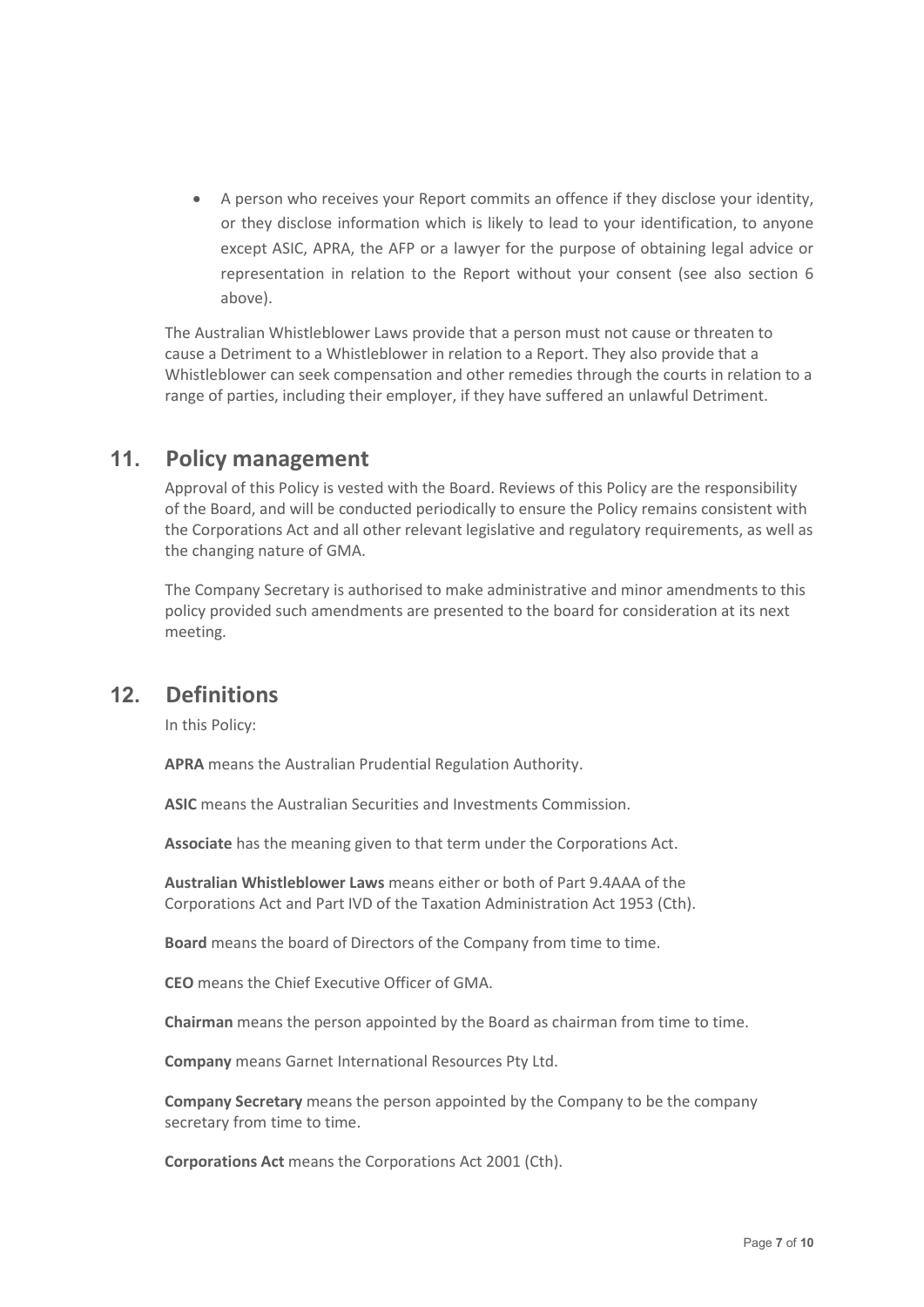**Detriment** includes, without limitation, dismissal, demotion, harm or injury, alteration of an employee's position or duties to their disadvantage, harassment, intimidation, discrimination or damage to a person's property, reputation, business or financial position.

**Director** means any person holding the position of a director of the Company and includes an alternate director and Directors means the directors for the time being of the Company or as the context permits such number of them as have authority to act for the Company.

**GMA** means Garnet International Resources Pty Ltd and its subsidiaries from time to time.

**Officer** has the meaning given to that term by section 9 of the Corporations Act.

**Personnel** means Officers, Senior Managers or employees of GMA.

**Personal Work-Related Grievance** means a grievance about any matter in relation to the discloser's employment, or former employment, having (or tending to have) implications for the individual personally and where the information disclosed:

- a) does not have significant implications for the entity to which it relates, or another entity, that does not relate to the discloser; and
- b) does not concern conduct, or alleged conduct, referred to in clause 1317AA(5)(c),(d),(e) or (f) of the Corporations Act.

**Policy** means this Whistleblower Policy.

**Related Body Corporate** has the meaning given to that term under the Corporations Act.

**Report** means a disclosure of conduct which there are reasonable grounds to suspect is Reportable Conduct under this Policy.

**Reportable Conduct** has the meaning given by clause 4 of this Policy.

**Senior Manager** means a person (other than an Officer of the Company) who makes, or participates in making, decisions that affect the whole, or a substantial part, of the business of the Company or a Related Body Corporate, or who has the capacity to affect significantly the Company's or a Related Body Corporate's financial standing.

**Whistleblower** means a person who is eligible for protection as a Whistleblower under this policy or under the Australian Whistleblower Laws.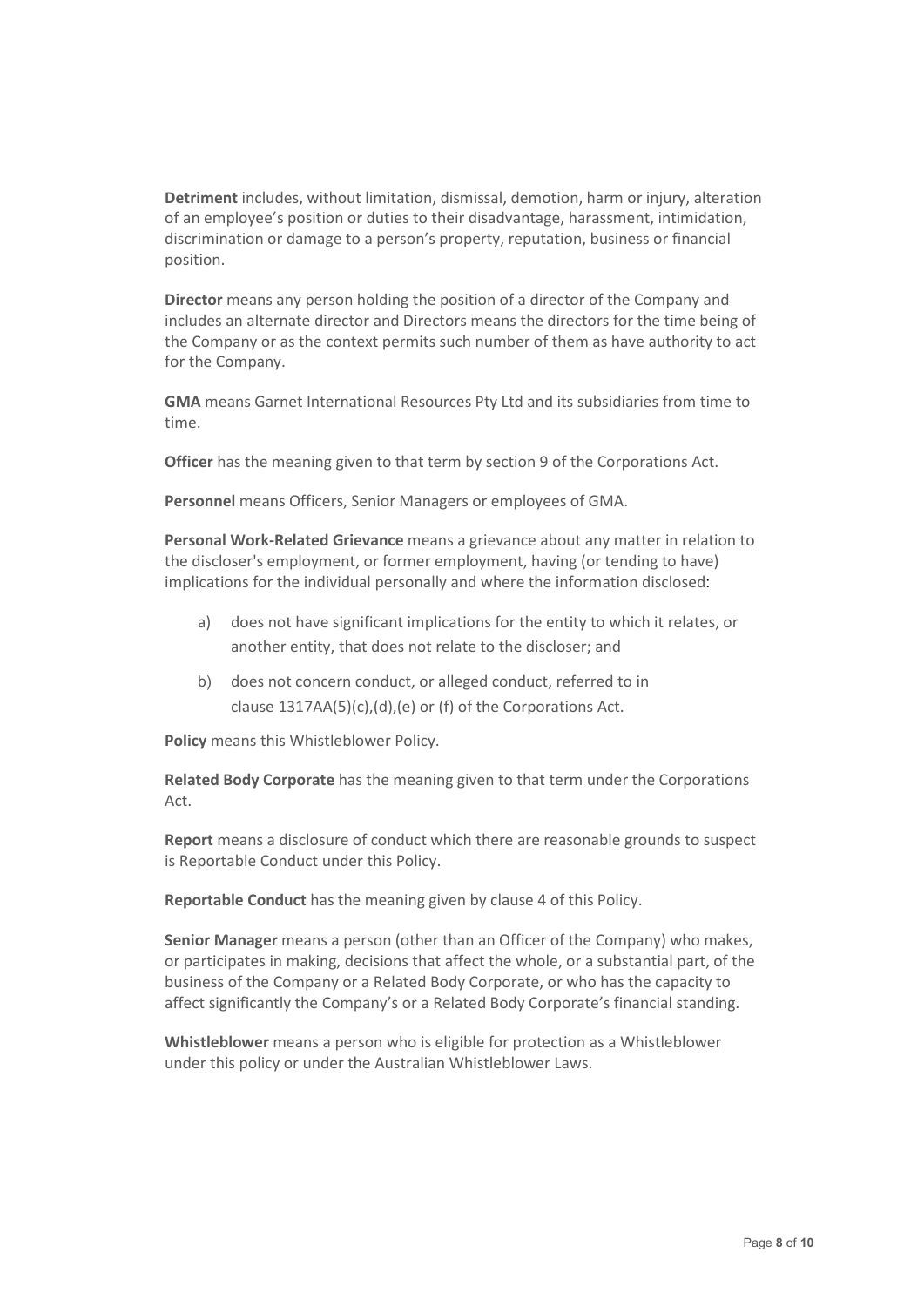# <span id="page-9-0"></span>**Schedule 1 - Contact details for Protected Disclosure Co-ordinators**

| <b>Protected Disclosure</b><br><b>Coordinators</b> | <b>Contact details</b>            |
|----------------------------------------------------|-----------------------------------|
| <b>Chief Financial</b><br>Officer                  | Email: grant.cox@gmagarnet.com    |
|                                                    | Phone: +61 8 9287 3200            |
| <b>Executive General</b><br>Manager People,        | michael.kirkpatrick@gmagarnet.com |
| Safety and Legal                                   | Phone: +61 8 9287 3205            |
| Manager People<br>Development and                  | josephine.hart@gmagarnet.com      |
| Legal                                              | Phone: +61 8 9287 3228            |

Contact details for Protected Disclosure Coordinators within GMA.